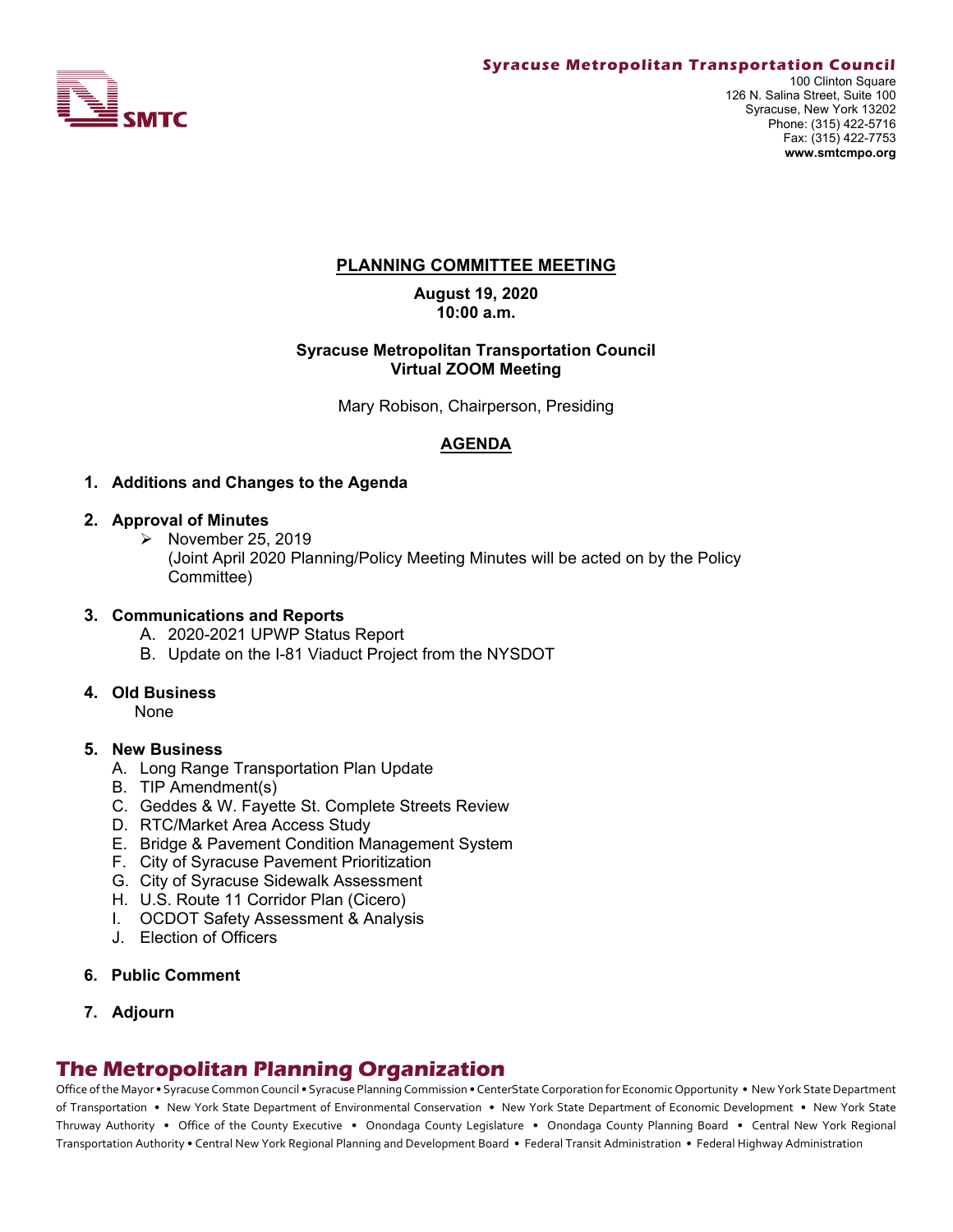# **SYRACUSE METROPOLITAN TRANSPORTATION COUNCIL**

# **MINUTES of the AUGUST 19, 2020 PLANNING COMMITTEE MEETING**

#### **Voting Members Organization**

Megan Costa, Vice Chair **Syracuse-Onondaga County Planning Agency** Neil Burke City of Syracuse DPW Jerrin George **NYS Thruway Authority** Jared Shepard **CenterState CEO** 

#### **Also Attending**

Carlos Gonzalez **FHWA** Raymond Tomczak FTA

# David Bottar CNY Regional Planning & Development Board Chris Rauber Onondaga County Department of Transportation Casey Jordan Casey Jordan Casey Jordan Casey Jordan County Legislature Owen Kerney City of Syracuse – Planning James Fayle **Empire State Development** Brian Schultz CNY Regional Transportation Authority Mark Frechette **NYS Department of Transportation** Corey Driscoll-Dunham City of Syracuse, Administration

Ed Mueller CNY Regional Transportation Authority EJ Moses CNY Regional Transportation Authority David Roth NYS Department of Transportation Chris Tuff Central New York Regional Transportation Authority Odean Dyer Onondaga County Department of Transportation

# **SMTC Staff**

James D'Agostino, Kevan Busa, Mario Colone, Jason Deshaies, Andrew Frasier, Mike Alexander, Kevin Kosakowski, Danielle Krol, Aaron McKeon, Meghan Vitale, and Lori Irvine

#### **BUSINESS MEETING**

Mr. D'Agostino indicated that the YouTube live stream failed due to technical issues. The call was being recorded and will be posted immediately following the call for public viewing. Mr. D'Agostino completed a roll call by Agency.

# **1. CALL TO ORDER**

Vice Chairperson Megan Costa is filling in for Chairperson Mary Robison as she is unable to attend. Vice Chairperson Costa called the meeting to order at 10:03 a.m. via Zoom.

Vice Chairperson Costa asked if there were any additions or changes to the Agenda. Hearing none she moved to Approval of Minutes.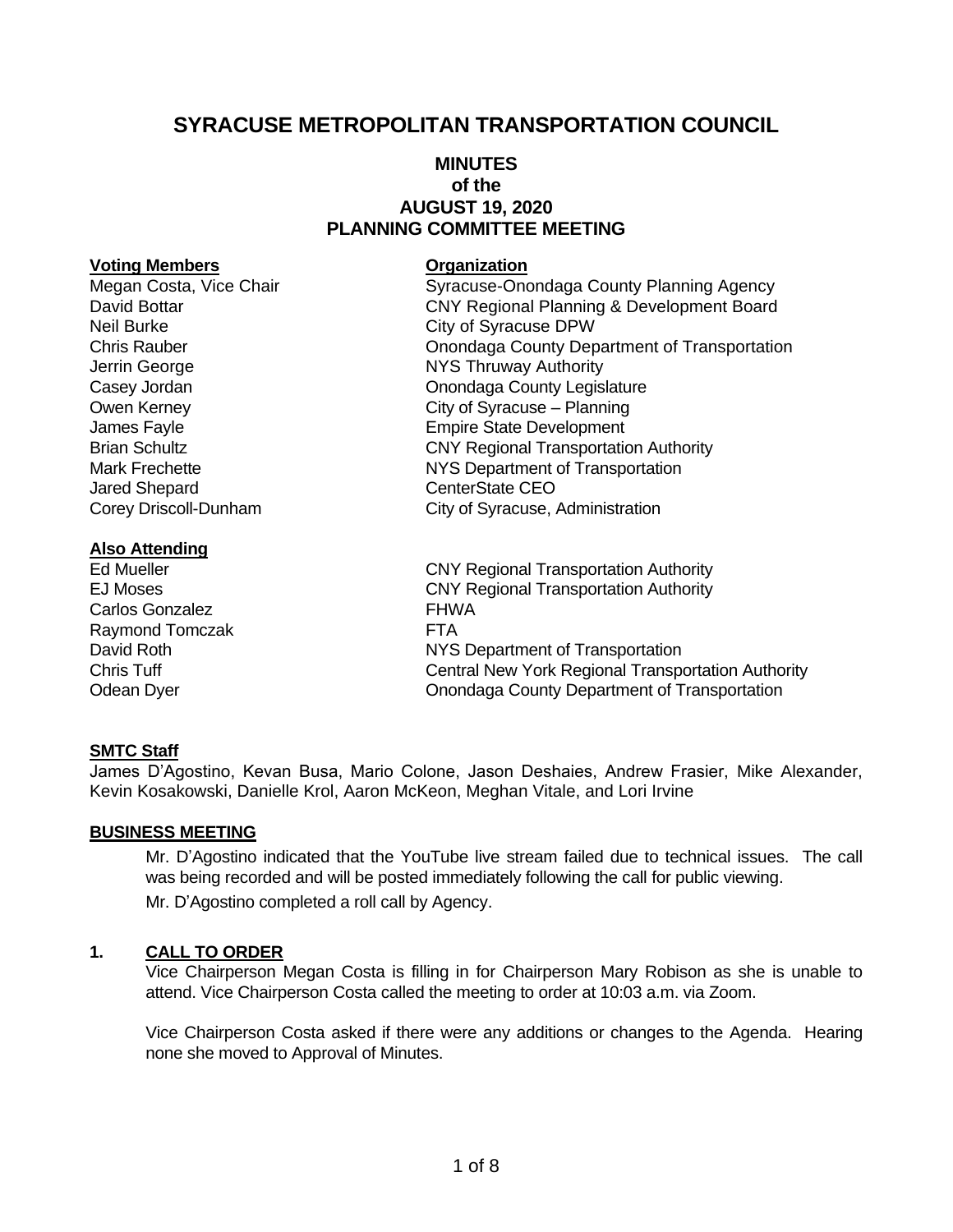# **2. APPROVAL OF MINUTES**

Vice Chairperson Costa inquired if there were any changes to the November 25, 2019 minutes. There were none. Vice Chairperson Costa called for a motion.

Mr. Schultz moved and Mr. Bottar seconded the approval of the minutes. Motion passed unanimously following a poll of the members.

### **3. COMMUNICATIONS AND REPORTS A. UPWP STATUS REPORT**

Mr. D'Agostino highlighted the following: The SMTC office has been open since mid-June with a mixed hybrid of staff working in the office and at home with1/3 of the staff working from the office at any given time. Mr. D'Agostino also indicated that the new Administrative Assistant for the SMTC is Lori Irvine who has replaced Patricia Wortley who is now the Business Manager at the Central New York Regional Planning and Development Board. Mr. D'Agostino indicated that there is a long agenda for today's meeting since it has been awhile since the last meeting due to the current Covid situation. There are several items to discuss such as the LRTP, S. Geddes & W. Fayette St. Complete Streets Review, RTC/Market Area Access Study, Bridge & Pavement Condition Management System, City of Syracuse Pavement Prioritization, City of Syracuse Sidewalk Assessment, U.S. Route 11 Corridor Plan (Cicero) and OCDOT Safety Assessment & Analysis. Additionally, there were several scopes that were approved by this Committee via mail earlier this summer. Mr. D'Agostino indicated they have tried to transition to an entirely virtual public involvement which seems to be working except for today. Mr. D'Agostino indicated that in terms of the Federal Transportation Legislation, they been working without a Transportation Bill due to the situation in Washington, D.C. and will not have it renewed for some time. Hopefully, they will continue with resolutions to bridge the gap. Mr. D'Agostino indicated that our in-staff Interns are doing fieldwork for a variety of data collection efforts. They are not doing traffic counts due to patterns being off due to the current Covid situation. Mr. D'Agostino indicated the Interns are working on a unique sidewalk data study for the City of Syracuse. They have broken the area into quadrants and with their technology (GPS, I-pads, custom data entry systems, etc.) have been able to come up with some useful data. Mr. D'Agostino is leaving it up to the City of Syracuse to decide whether they will handle it from now on or have the SMTC continue collecting the data. Mr. D'Agostino indicated that in terms of Geographic Information Systems, they are working with on the Empire State Trail Economic Opportunities Plan and city sidewalks. Mr. D'Agostino indicated the 2020 Bike Map is now available. It is pocket size and water-resistant. If anyone is interested in receiving some, please send him an email. Mr. D'Agostino indicated that he has staff out there this summer rating the bridge and pavement conditions for both the City and the County. Mr. D'Agostino indicated there has not been a lot of progress with the Joint Traffic Management Co-Location project but is working with the City to provide technical assistance to their team to get their individual TMC up and running through their consultant based RFP and we have provided guidance along the way. Mr. D'Agostino advised that the Dome Traffic Management Strategic Plan is a large consultant-based study regarding access to the former Carrier dome in-light of the new traffic patterns from the I-81 construction. The RFP has been written and posted in the NYS Contract Reporter and would like to get responses, the contract on board and get it kicked off before the end of the calendar year. Mr. D'Agostino indicated the scopes of work that have been approved are the Tuscarora Road, Mattydale (Rt. 11) and Village of Skaneateles projects with the Manlius Village Center Study close to getting the scope completed this month and should go out for a mail vote in September. Mr. D'Agostino indicated that the Syracuse School Loading Project has been put on hold due to the current Covid situation and has moved up the Syracuse Residential Parking Permit Study and Safe Routes to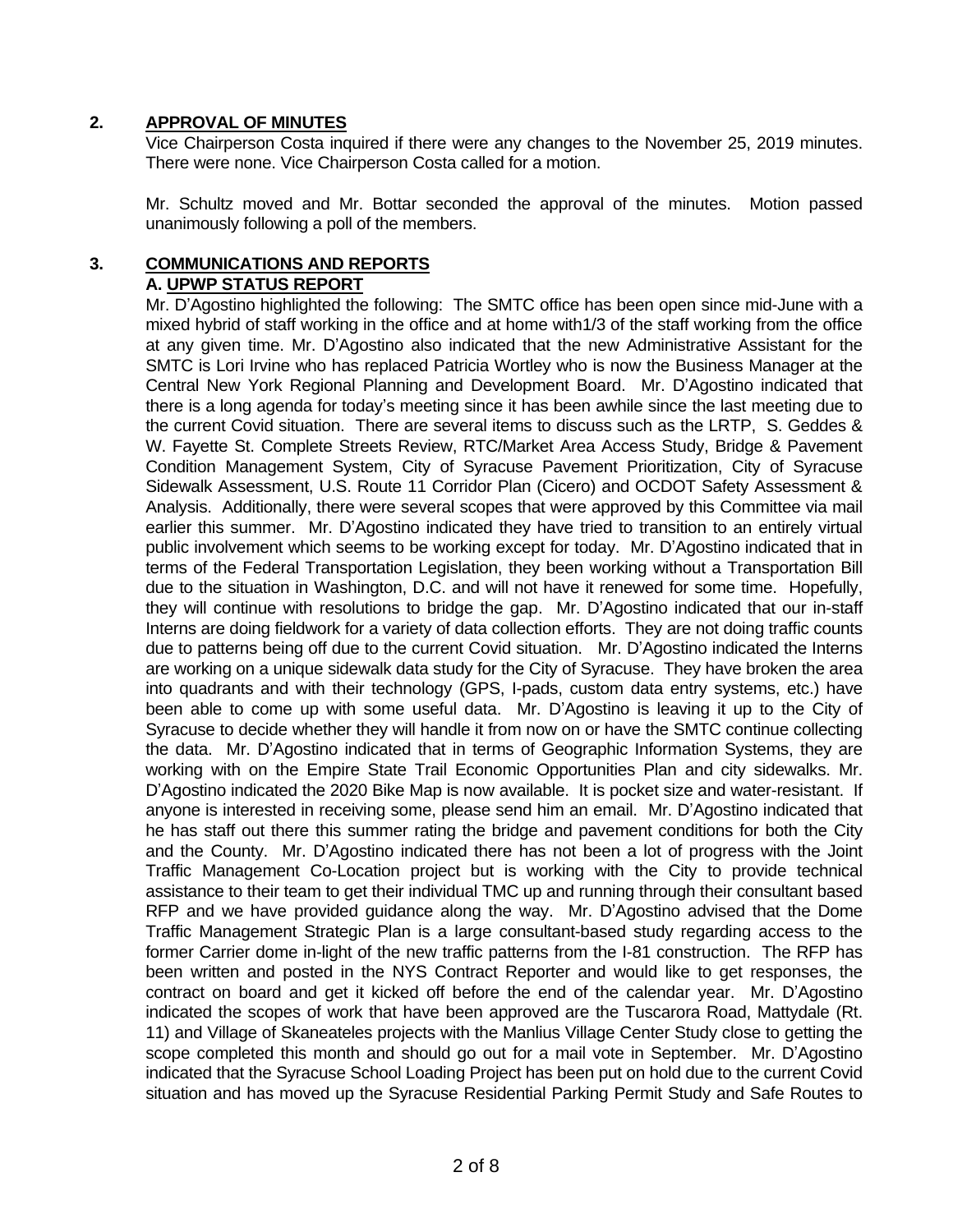School Study that are currently being scoped. Mr. D'Agostino indicated the Travel Demand Model has been updated extensively and wanted to remind anyone wanting to use it for possible economic development or transportation program use to contact us as it is a good computer model and is ready to go. Mr. D'Agostino conveyed that most TIP projects are on schedule and will have a significant percentage meeting obligation. There were no questions.

No action is required by the Committee as this is an informational item.

# **B. UPDATE ON THE I-81 VIADUCT PROJECT FROM THE NYSDOT**

Mr. Frechette provided a brief update to the members on the latest efforts regarding the 1-81 Viaduct project. Mr. Frechette indicated that last year was a big year with the Rt. 81 project Open House and the DOT recommendation of the Community Grid as the preferred alternative with the creation of the business loop concept which maintains a freeway north and south of the city going 65 mph. Mr. Frechette indicated that they held 11 neighborhood meetings along with noise wall and Stakeholder meetings. Mr. Frechette indicated the NYSDOT received over 1000 comments with each one taken into consideration and responded to. Most comments were related to jobs. The NYSDOT will be partnering with the City regarding a job initiative. Mr. Frechette indicated their goal was to improve and refine build solutions for both the Community Grid and Viaduct alternative long before they get to the construction phases. Mr. Frechette indicated that additional engineering and environmental analysis will be needed. In mid-July, the NYSDOT provided a draft to the Federal Highway Administration that needs to be signed before releasing it to the public. The NYSDOT is still waiting for their comments. Once the comments are received and worked out, it will then need to go to Headquarters in Washington D.C for a legal sufficiency review. Mr. Frechette indicated that the FHWA and NYSDOT is forming a committee on how to release the DEIS to the public because there needs to be a public hearing first then the public is provided 45-60 days to send in their comments. Mr. Frechette stated this would be difficult due to the current Covid situation. Mr. Frechette indicated it is very important the public is given an opportunity for their comments, for the NYSDOT to address their concerns and to engage the community. Mr. Jordan had a question regarding the initiatives for the three alternatives and a discussion took place.

No action is required and is presented as an informational item.

# **4. OLD BUSINESS**

None.

# **5. NEW BUSINESS**

# **A. 2050 LONG RANGE TRANSPORTATION PLAN – MOVING TOWARD A GREATER SYRACUSE – 2020 UPDATE**

Mr. D'Agostino reviewed the current work program noting the completed items and other accomplishments. The SMTC staff has completed the required 5-year update to the Long-Range Transportation Plan. Ms. Vitale, Principal Transportation Planner at SMTC gave a brief presentation of the draft LRTP Update which included: National Goals, Goals & Objectives, Regionally Significant Projects, Demographics & Economy, the System Performance Report, Emerging trends in transportation, Future Projects, the meaning of "Maintenance", Future costs by category, Fiscal Constraint, Additional Projects, Public Outreach and "What's Next". Mr. Gonzalez from the Federal Highway Administration thanked SMTC for their work on this. Onondaga County Legislature, Mr.Jordan had questions regarding the Caughdenoy Road/Rt.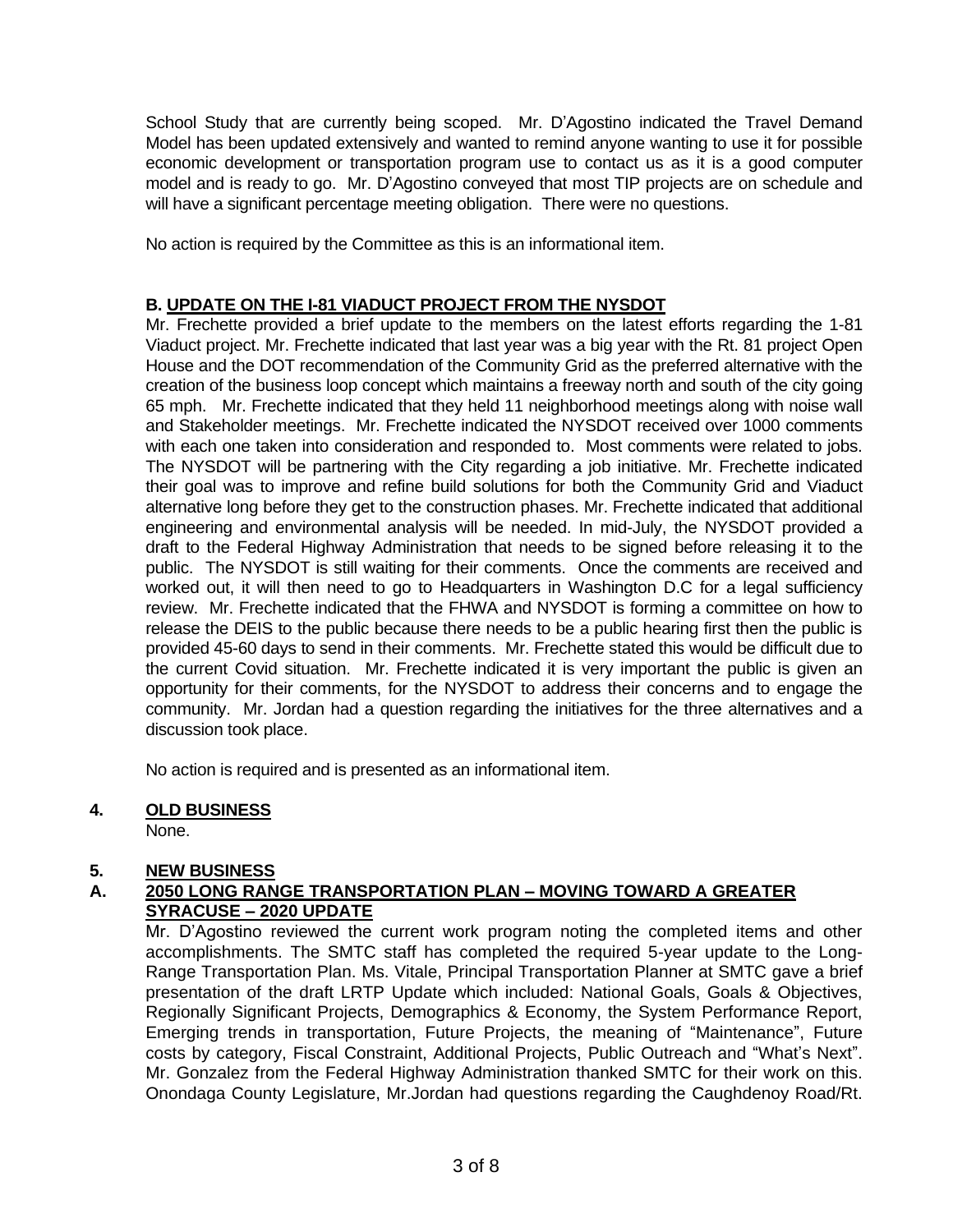31 project and Hiawatha St. bridge project. Discussion occurred.

Public comments on the draft LRTP Update are being accepted through September 2, 2020. Mr. D'Agostino would like to have the Planning Committee recommend the Policy Committee adopt the 2050 Long Range Transportation Plan (LRTP) - Moving Toward a Greater Syracuse—2020 Update prior to September 30, 2020.

Vice Chairperson Costa took a vote and all were in favor. The Planning Committee voted for the Policy committee approve this item.

# **B. TIP AMENDMENTS**

The New York State Department of Transportation (NYSDOT) is in need of the following amendments to the Transportation Improvement Program:

#### Addition of project:

PIN 360417 (VPP/MILL RT 20, LAFAYETTE/POMPEY TN LINE TO MADISON CO LINE, TN OF POMPEY). Sponsor NYSDOT. The NYSDOT is proposing to add the project to the current TIP, specifically the Construction and Inspection phases to Federal Fiscal Year (FFY) 20/21, utilizing \$1,698,000 of NHPP federal funds and \$468,000 of State Dedicated Funds (SDF). Offset provided by funds from outside the SMTC planning area.

PIN 360418 (VPP/MILL RT 31, BALDWINSVILLE E VIL LINE TO BELGIUM BRIDGE, TN OF LYSANDER). Sponsor NYSDOT. The NYSDOT is proposing to add the project to the current TIP, specifically the Construction and Inspection phases to FFY 20/21, utilizing \$581,000 of NHPP federal funds and \$160,000 of SDF. Offset provided by funds from outside the SMTC planning area.

Mr. Frechette from the NYSDOT indicated these will both be simplified paving projects.

The Planning Committee recommends the Policy Committee approve the TIP amendments.

Mr. Schultz moved and Mr. Rauber seconded a motion. Motion Passed.

# **C. SOUTH GEDDES & W. FAYETTE ST. COMPLETE STREETS REVIEW**

As part of the 2018-2019 and 2019-2020 UPWPs, the SMTC agreed to assist the City of Syracuse in identifying opportunities to add or improve bicycle, pedestrian, and transit facilities within the existing right-of-way on South Geddes and West Fayette Streets. Recommendations suggested in this report include:

• Adding transit-friendly features, such as concrete landing pads and benches to bus stops with the highest ridership in the study area;

• Bringing sidewalks, crosswalks, and curb ramps into ADA and City codes compliance, and adding RRFB's where appropriate;

• Implementing a side-path on the west side of Geddes Street or implementing a road diet to accommodate on-road bike lanes;

• Adding formalized parking on the western end of West Fayette Street, along with improved sidewalks;

• Implementing a walkway enhancement design concept to improve the pedestrian experience under the abandoned railroad tracks on West Fayette Street (west of Geddes Street); and

• Construct a multi-use trail linking Lipe Art Park to the west side of South Geddes Street.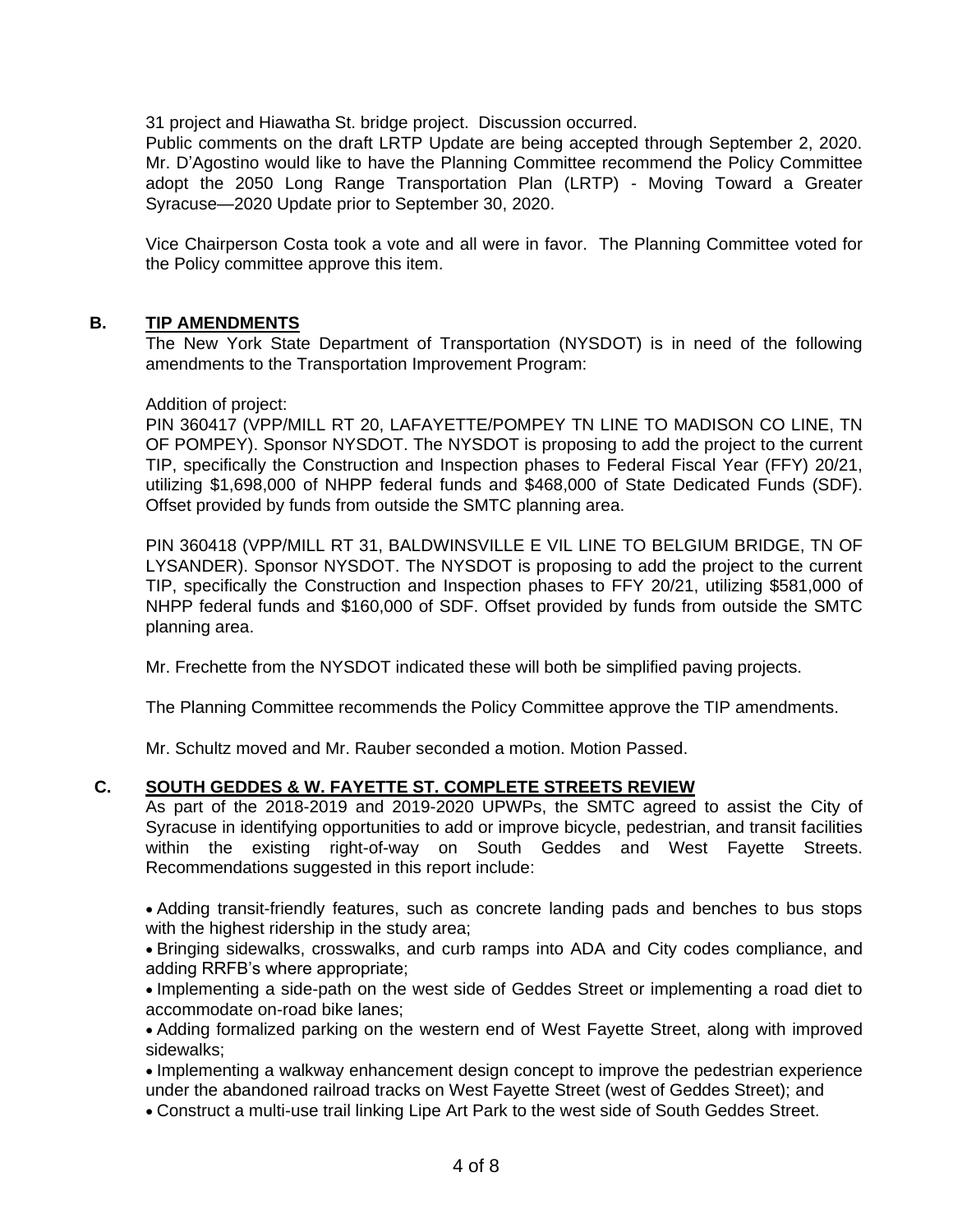Design concepts for this project were presented at a public meeting on February 6, 2020. The Draft Final Report is available for review on the SMTC website.

Ms. Krol, Sr. Transportation Planner with SMTC provided an overview presentation of the study at the meeting.

Mr. Burke moved and Mr. Kerney seconded a motion that the Planning Committee recommend that the Policy Committee acknowledge the completion of the South Geddes and West Fayette Street Complete Streets Review Study. The motion passed unanimously.

# **D. RTC/MARKET AREA ACCESS STUDY**

As part of the 2018-2019 UPWP, the SMTC identified four intersections to improve for Northside residents who walk or bike to the Regional Market and Destiny USA. The study also identifies "high-level" options to connect to existing trails. Concept plans in this report include:

• Four priority intersections: Hiawatha/Park, Hiawatha/Carbon, Hiawatha/Tex Simone, and Park/Harborside/NBT Bank Stadium;

• Where deemed feasible, options are presented for bike lanes, shared lane markings, off-road shared use paths, sidewalks, ADA-compliant curb ramps and crosswalks, pedestrian refuge islands, Leading Pedestrian Interval (LPI), on-road parking, etc.;

• Lane reduction and reconfiguration options along Park Street (north of Farmers Market Place), and at Park/Hiawatha;

• High-level concepts for on– and/or off-road facilities to Destiny USA and to existing trails (i.e., the Onondaga Creekwalk, the Loop-the-Lake Trail, the Park Street Bikeway (abandoned), and the Beartrap Creek Trail).

SMTC conducted outreach at community group meetings, with refugee service providers, and at two staffed information kiosks (at the Regional Market). SMTC also posted the draft report online for a 30-day public review period.

The Draft Final Report is available for review on the SMTC website.

A brief presentation was be provided by Transportation Analysist, Mr. Frasier on behalf of the Project Manager, Mr. Alexander from SMTC at the meeting.

Vice Chairperson Costa and Mr. Burke thanked Mr.Alexander for his work on this project.

Mr. Kerney moved and Mr. Burke seconded a motion that the Planning Committee recommend that the Policy Committee acknowledge the completion of the RTC/Market Area Mobility Study. The motion passed unanimously.

# **E. BRIDGE & PAVEMENT CONDITION MANAGEMENT SYSTEM**

The goal of this reoccurring work item is to report, map, and analyze roadway bridge and federal-aid eligible pavement conditions in our Metropolitan Planning Area.

Mr. Frasier, Transportation Analyst at SMTC provided a brief presentation at the meeting. This presentation included an update of the Yearly Report, Report Goals, the Bridge Rating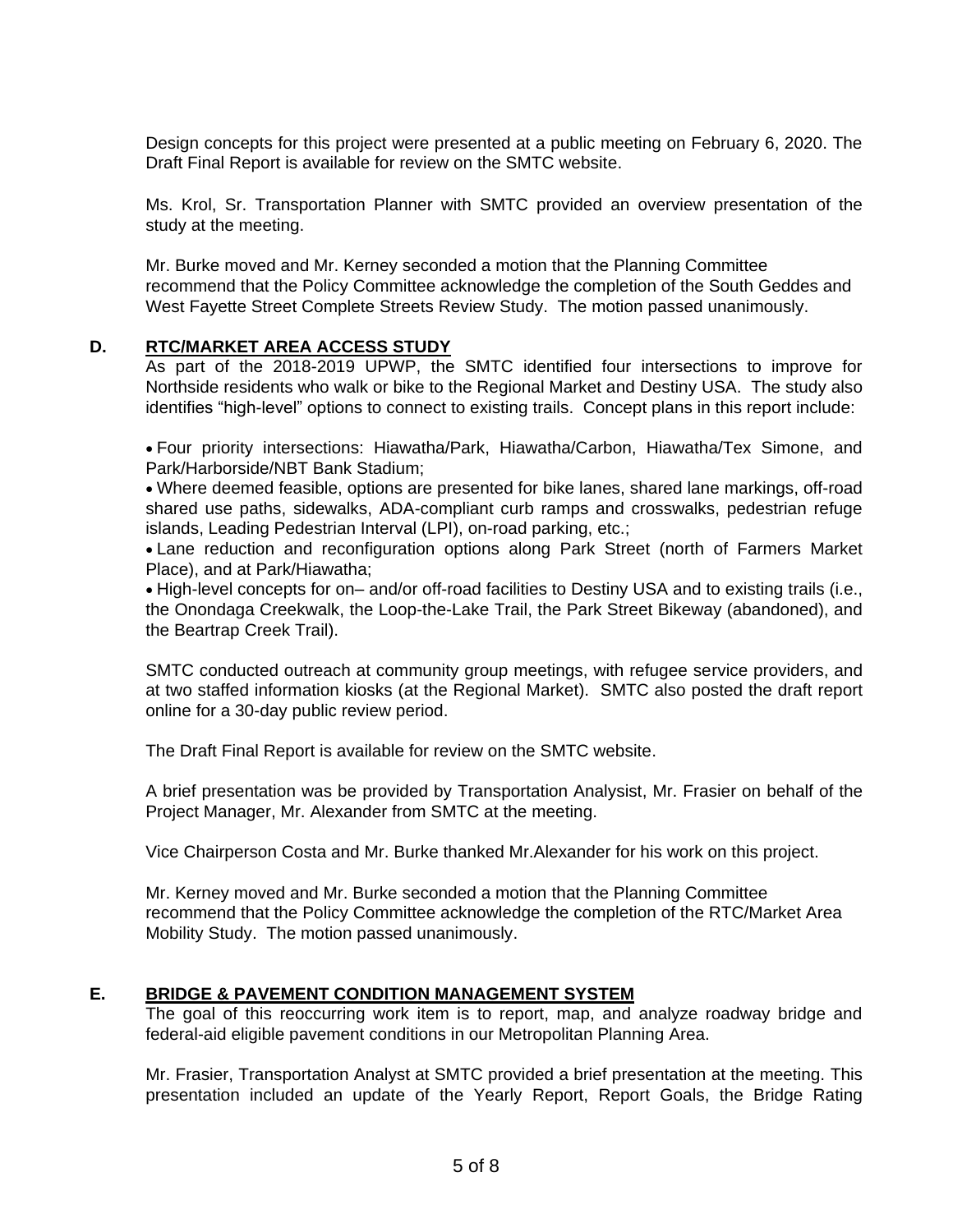System, Pavement Rating Scale, Weighted Average FAE Rating, Performance Measures & the LRTP. Mr. D'Agostino reiterated that we are still missing NYSDOT Data Ratings.

The Draft Final Report is available for review on the SMTC website.

Mr. Jordan questioned the percentage of bridges in poor condition vs. the 4-year target percentage. Discussion occurred with Mr. Frasier and Mr. Frechette.

Mr. Frechette moved and Mr. Schultz seconded a motion that the Planning Committee recommend that the Policy Committee acknowledge the completion of the BPCMS report at their meeting. The motion passed unanimously.

# **F. CITY OF SYRACUSE PAVEMENT PRIORITIZATION**

On behalf of the City of Syracuse, the Syracuse Metropolitan Transportation Council conducted an analysis of the City's road network to provide insight into prioritizing certain roads for pavement maintenance. The City was interested in determining roads where the investment of resources would be justified. The memo outlines the methods considered in this analysis and an explanation of the final products.

Using available data, the SMTC developed a Priority Score on each applicable road segment. This score considered several variables, including pavement rating (collected by the SMTC in 2019), traffic volumes, and functional classification, among others.

The approach considered in this analysis is just ones of several possible data-driven approaches. The approach utilized data accessible by the agency and seeks to create a repeatable process that stands on solid analytical ground. The output suggests roads which could be considered reasonable candidates for reconstruction.

The Draft Technical Memorandum is available for review on the SMTC website.

A brief overview was given at the meeting by Mr. Frasier, Transportation Analyst at SMTC.

Mr. Burke and Ms. Driscoll-Dunham both agreed this was a very useful and helpful effort and thanked the partnership with SMTC. Mr. D'Agostino indicated that if they would like to continue with this partnership in the future, they would need to put in their request in a timely manner.

No vote required as this is an informational item only.

# **G CITY OF SYRACUSE - SIDEWALK ASSESSMENT**

As part of its City of Syracuse On-Call Planning Support item, the SMTC agreed to support the City's investigation into the feasibility of a city-wide sidewalk maintenance program, to be developed and administered by the City of Syracuse.

Mr. McKeon, Sr. Transportation Planner at the SMTC prepared a detailed presentation outlining an approach to prioritizing sidewalk maintenance throughout the city based on a quantitative assessment of pedestrian demand and safety considerations.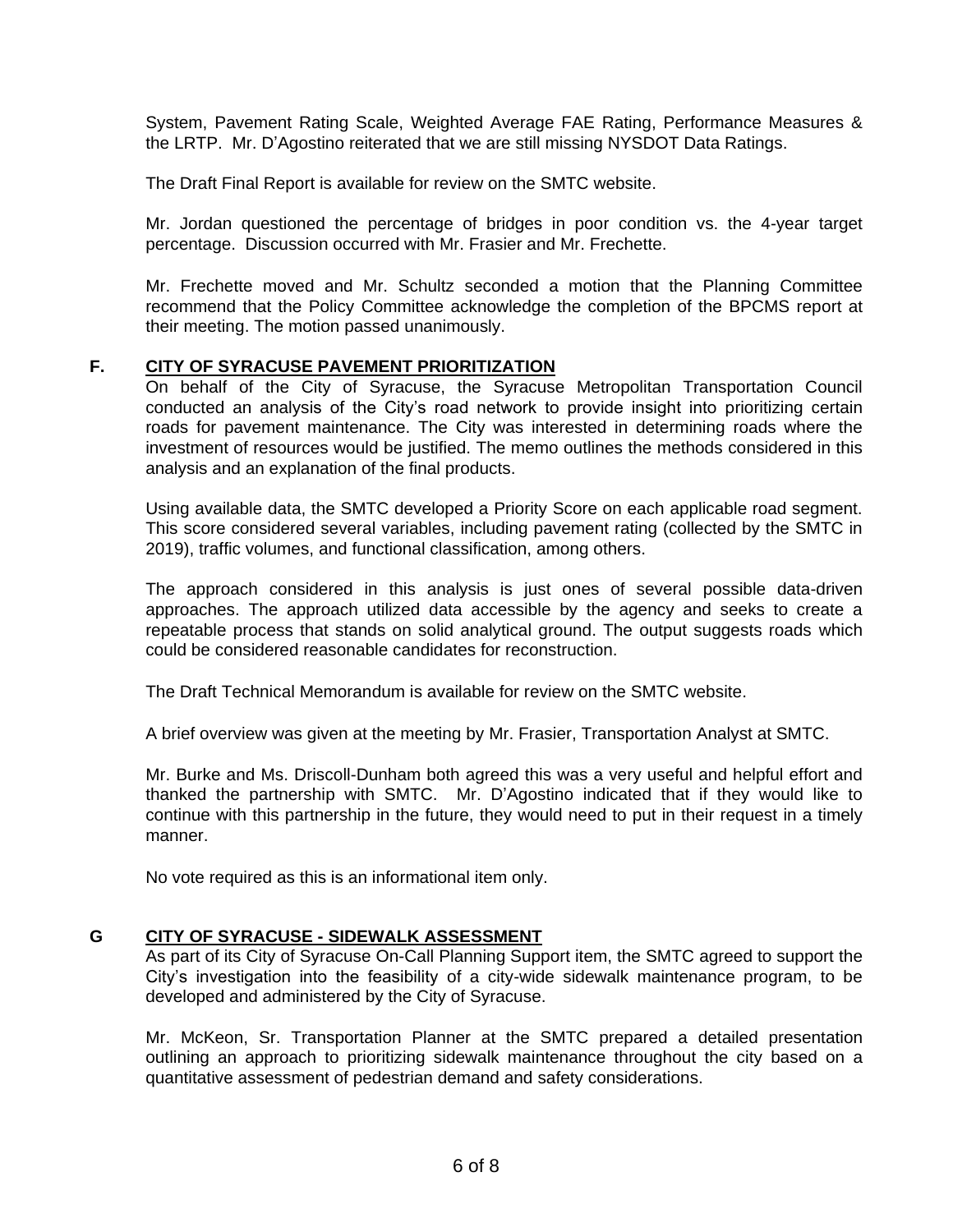Two products came out of this effort:

· Every sidewalk in the city was assigned a "priority" score based on a combination of factors. · Every sidewalk segment in the city was included in a geodatabase; when sidewalk quality ratings (to be collected in the future) are added to this geodatabase, the City can use priority and quality scores to develop sidewalk maintenance work plans based on objective criteria.

The Draft Technical Memorandum is available for review on the SMTC website.

Mr. D'Agostino indicated this was a data collection pilot project for the City of Syracuse. There were 2-3 staff out there every day and were able to complete several neighborhoods but due to the size of the City, they could not complete it all.

Mr. Kearney moved, and Mr. Schultz seconded a motion that the Planning Committee recommend that the Policy Committee acknowledge the completion of the study. Motion passed.

# **H U.S. ROUTE 11 CORRIDOR PLAN (CICERO)**

As part of the 2019-2020 UPWP, the SMTC completed the US 11 Corridor Study for the Town of Cicero. This study considered future land use and transportation system needs within the US 11 corridor from Bear Road to Route 31. The Study Advisory Committee (SAC) provided input on the anticipated future development in the study corridor, and SMTC staff used various analysis tools to determine the expected impacts on the transportation system.

The SAC then identified four focus areas, and SMTC staff worked with the SAC members to create conceptual development plans for these areas, drawing on the existing and future analysis results. These concept plans emphasize mixed used development, internal road connections, and walkability. Although conceptual, these plans may be used by the Town to inform future planning efforts and examination of existing zoning.

Ms. Vitale, Principal Transportation Planner at SMTC provided an overview of the study at the meeting.

The full Draft Final Report can be viewed on the SMTC website.

Vice Chairperson Costa thanked Ms. Vitale for her efforts with this project.

Vice Chairperson Costa moved and Mr. Schultz seconded a motion that the Planning Committee recommend that the Policy Committee acknowledge the completion of the report. The motion passed unanimously.

# **I OCDOT SAFETY ASSESSMENT & ANALYSIS**

As part of the 2018-2019 UPWP, the SMTC agreed to conduct a County roadway network screening of fatal and serious injury crash patterns (for a 3-year period) to identify and summarize findings for 'hot spot' locations as well as identify high-risk roads for systemic emphasis areas. The Safety Assessment identified:

• 50 Focus Segments and 42 Focus Intersections - sorted into Priority ('hot spots') and Special Mention (Tier I-III) categories;

• Hot spots include: 5 road segments and 7 signalized intersections, a detailed summary of